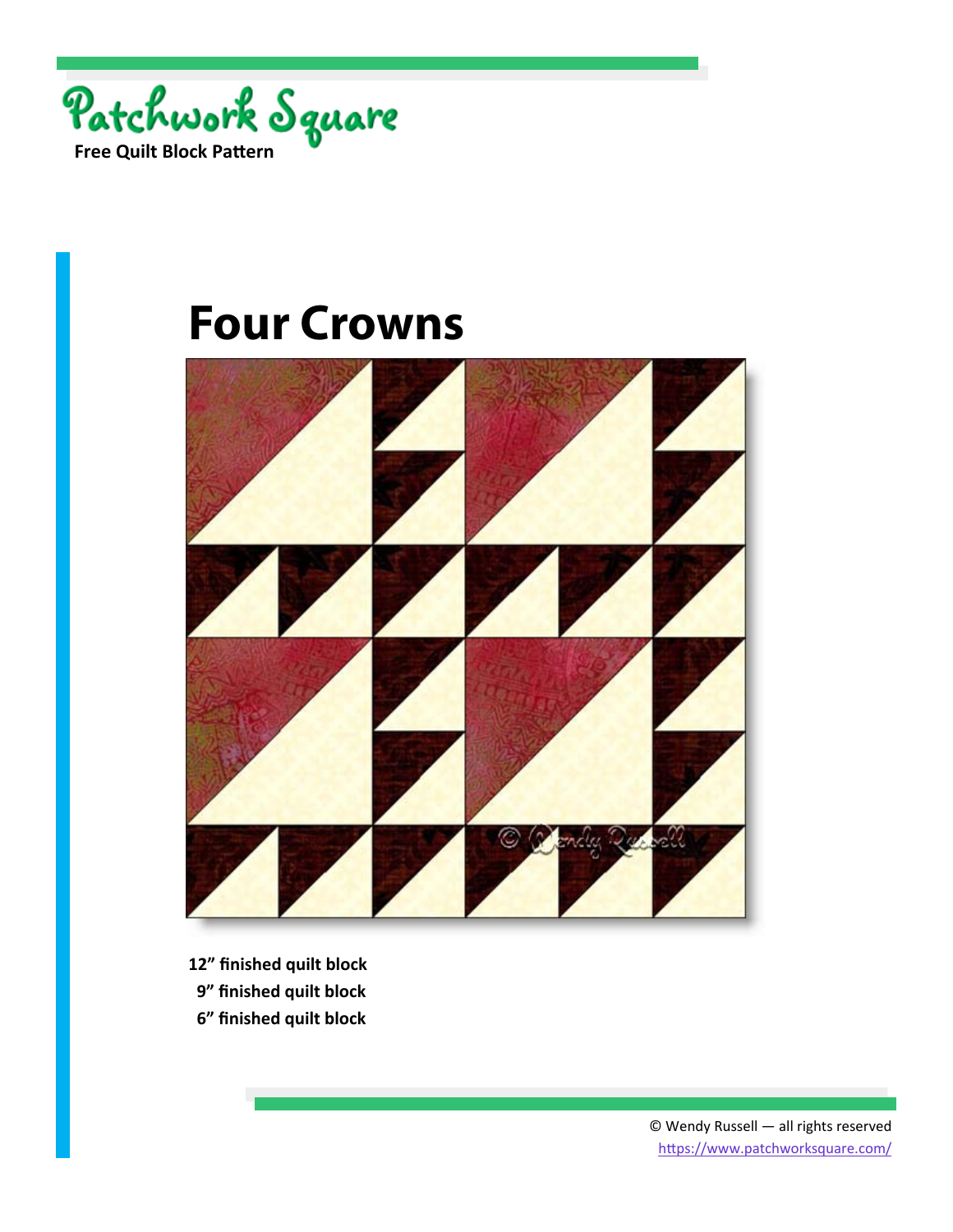

**12" finished quilt block** 

**Fabric Placement** 



| <b>How-to Notes</b>                                     |                                    |
|---------------------------------------------------------|------------------------------------|
|                                                         | Bisect square on<br>one diagonal   |
|                                                         | Bisect square on<br>both diagonals |
| *All seam allowances are<br>1⁄4" unless noted otherwise |                                    |

| 1 | <b>Background fabric 1</b><br>Cut 10 squares 2 %" and bisect on one diagonal<br>Cut 2 squares 4 %" and bisect on one diagonal |
|---|-------------------------------------------------------------------------------------------------------------------------------|
| 2 | <b>Fabric 2</b><br>Cut 10 squares 2 %" and bisect on one diagonal                                                             |
| 3 | <b>Fabric 3</b><br>Cut 2 squares 4 %" and bisect on one diagonal                                                              |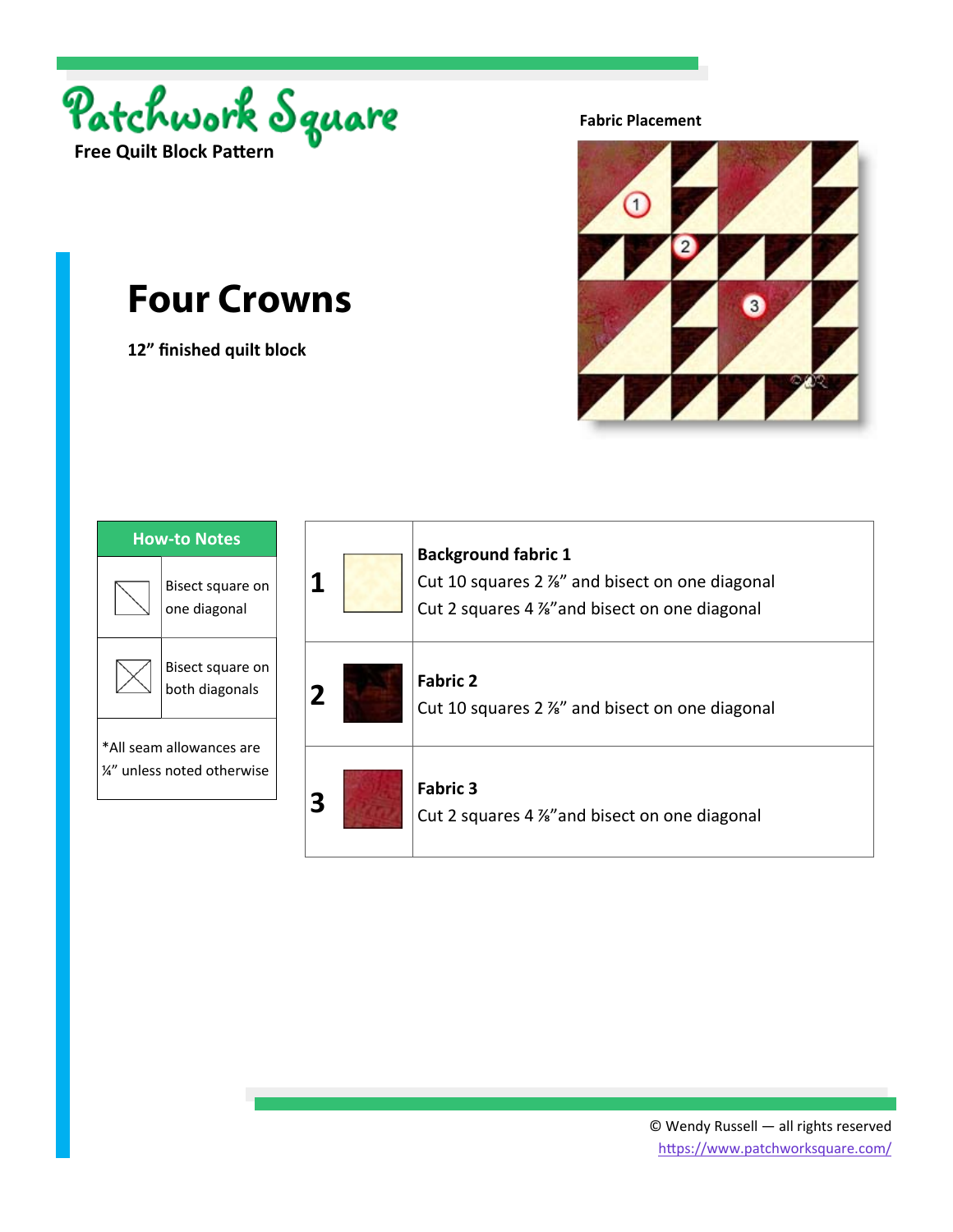

 **9" finished quilt block** 

**Fabric Placement** 



| <b>How-to Notes</b>                                     |                                    |
|---------------------------------------------------------|------------------------------------|
|                                                         | Bisect square on<br>one diagonal   |
|                                                         | Bisect square on<br>both diagonals |
| *All seam allowances are<br>1/4" unless noted otherwise |                                    |

| 1 | <b>Background fabric 1</b><br>Cut 10 squares 2 %" and bisect on one diagonal<br>Cut 2 squares 3 %" and bisect on one diagonal |
|---|-------------------------------------------------------------------------------------------------------------------------------|
| 2 | <b>Fabric 2</b><br>Cut 10 squares 2 %" and bisect on one diagonal                                                             |
| 3 | <b>Fabric 3</b><br>Cut 2 squares 3 %" and bisect on one diagonal                                                              |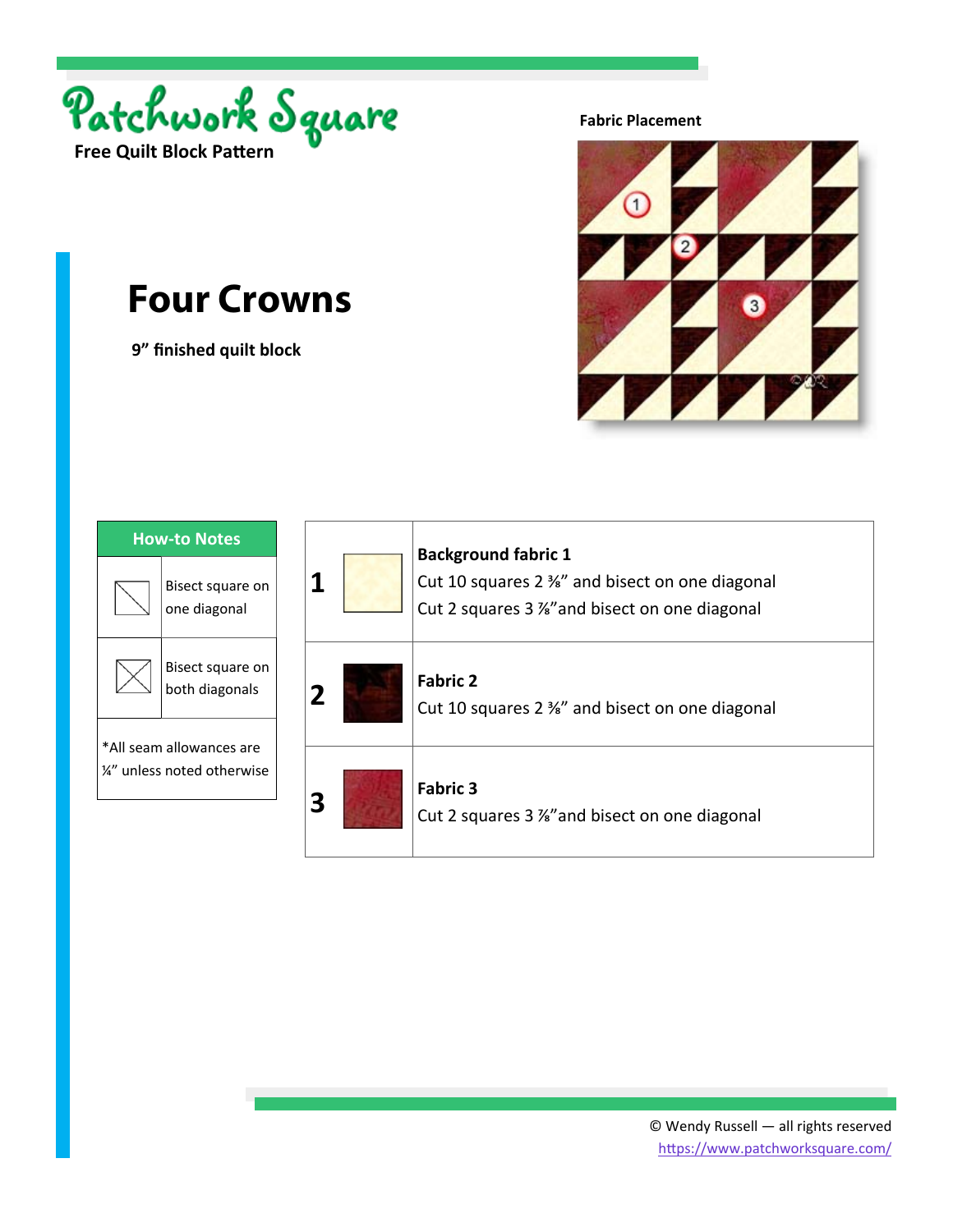

 **6" finished quilt block** 

**Fabric Placement** 



| <b>How-to Notes</b>                                     |                                    |  |
|---------------------------------------------------------|------------------------------------|--|
|                                                         | Bisect square on<br>one diagonal   |  |
|                                                         | Bisect square on<br>both diagonals |  |
| *All seam allowances are<br>1/4" unless noted otherwise |                                    |  |

| 1 | <b>Background fabric 1</b><br>Cut 10 squares 1 %" and bisect on one diagonal<br>Cut 2 squares 2 %" and bisect on one diagonal |
|---|-------------------------------------------------------------------------------------------------------------------------------|
| 2 | <b>Fabric 2</b><br>Cut 10 squares 1 %" and bisect on one diagonal                                                             |
| 3 | <b>Fabric 3</b><br>Cut 2 squares 2 %" and bisect on one diagonal                                                              |